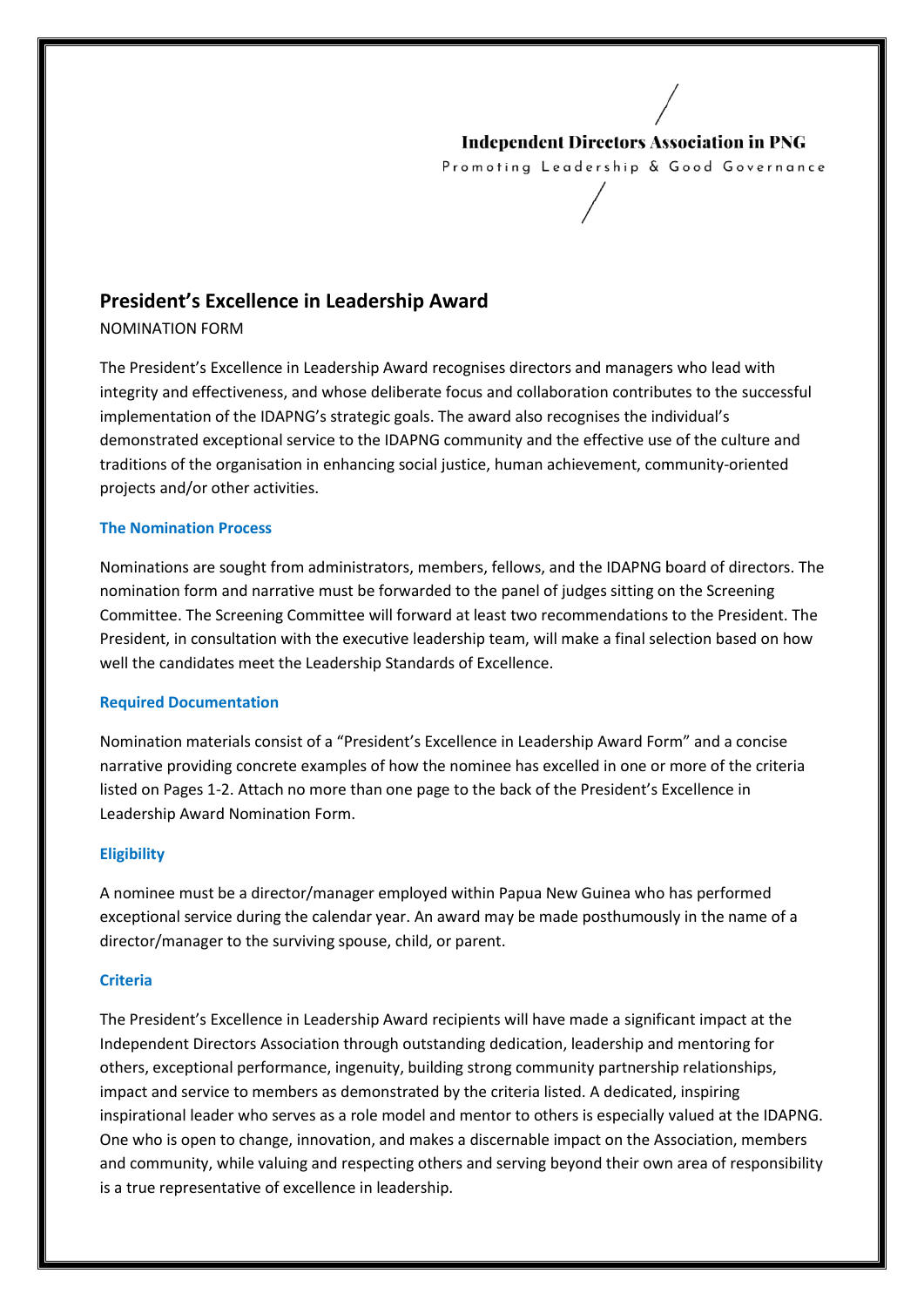Each nominee should excel in one or more of the following areas:

- Leads with Integrity Expects Excellence -- open honest communication; allows for risk, innovation, and creativity; promotes a culture of continuous improvement; instils a sense of optimism
- Exhibits Effectiveness and Operational Excellence-- confronts the brutal facts; challenges assumptions; uses data to guide actions and decisions; engages in constructive dialogue and debate; challenges assumptions but assumes the best intentions of colleagues; willing to make difficult decisions
- Act as a Team of Learners and Teachers -- acknowledges and engages each other in collaboration; thinks independently while still acting with unity; equally values each member of the team; holds self and colleagues accountable
	- o Empowers and supports team members to achieve excellence
- Has a Deliberate Focus -- maintains a student centred focus
	- o Is disciplined and engaged; thinks and acts with clearly defined goals to achieve results; continuously reinforces the Association's commitment to professional development, equity and access; thinks and acts with passion, purpose, and humility, to be intentional and deliberate, and to know when to challenge the status quo
- Performs Acts of Exceptional Valour –clearly distinguishes him/herself by bravery, heroism, or outstanding courage and places the safety and concerns of the members of the IDAPNG community above all other considerations.

#### **President's Excellence in Leadership Award Screening Committee**

The Screening Committee is composed of a minimum of three (3) judges who are professional members/fellows of the Independent Directors Association. The President will appoint the panel of judges each year. The Committee will evaluate and rank the nominees. The Committee will forward at least two candidates for the award to the president. In consultation with the executive leadership team, the President will select the award recipient.

#### **Application Deadline**

The deadline for submissions of completed applications is 5:00 p.m., Friday, September 30, 2022.

Applications can be emailed to **director@idapng.org** or posted to IDAPNG Screening Committee, P.O. Box 278, Port Moresby, N.C.D. 121, Papua New Guinea.

#### **Award**

The recipient of the President's Excellence in Leadership Award will receive a commemorative plaque, be featured on our website, and complimentary professional membership at IDAPNG for one year.